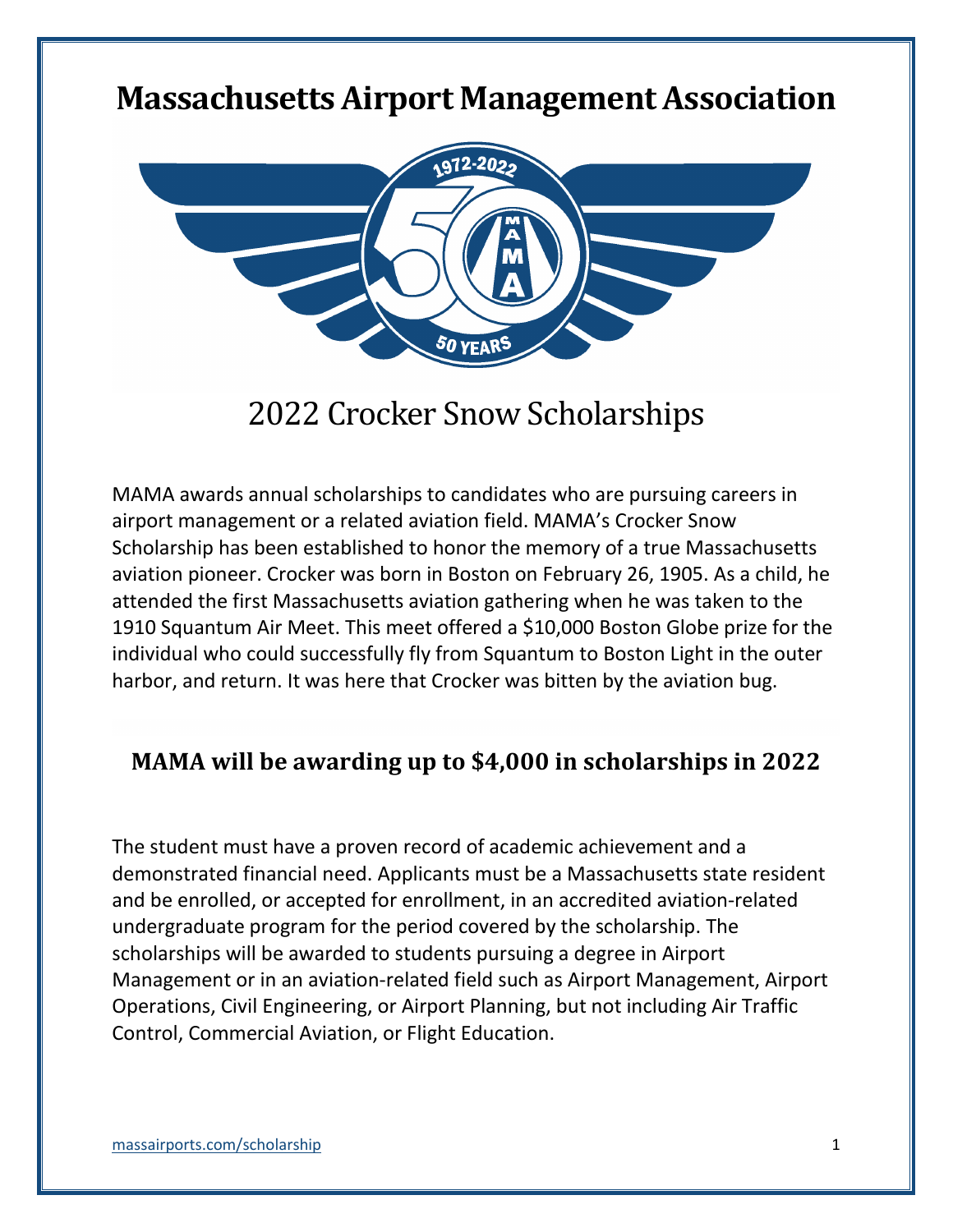### **The History of Crocker Snow**



The MAMA Crocker Snow Scholarship has been established to honor the memory of a true Massachusetts aviation pioneer. Crocker was born in Boston on February 26, 1905. As a child, he attended the first Massachusetts aviation gathering when he was taken to the 1910 Squantum Air Meet. This meet offered a \$10,000 Boston Globe prize for the individual who could successfully fly from Squantum to Boston Light in the outer harbor, and return. It was here that Crocker was bitten by the aviation bug.

When Crocker graduated from Harvard College in 1926 he had already soloed and he established one of the area's first fixed-based operations at the then Boston Municipal Airport (now Logan International). Known as "Skyways, Inc.", it grew during the halcyon days of the 1920s. Flying duties were numerous and one of the many notable tasks he performed was his check-ride of Amelia Earhart prior to her first Trans-Atlantic crossing. Eventually, Crocker sold Skyways and was asked to draw up proposed legislation that would be enacted as the Commonwealth's first aeronautical law.

In 1938, then Governor Saltonstall appointed the first five members of the Massachusetts Aeronautics Commission and in 1939, Crocker was named as the Commission's first director. During the WW II years, Crocker was commissioned by the Army Air Corps to establish air bases and suitable air navigation facilities that would support the North Atlantic air routes to Europe. In the later years of the war, he became a B-29 squadron commander involved with the war in the Pacific.

When hostilities ended, Crocker returned home and resumed his duties as the director of the MAC, a position he held until the late 1970s. During this period of time, he developed many innovative airport and flight operational procedures, not only in Massachusetts but nation-wide. He served several terms on the Board of the National Aeronautics Association (NAA) and several terms on the Board of the National Aeronautics Association (NAA) and as president of the National Association of State Aviation Officials (NASAO). Crocker was highly devoted to the development of all-weather instrument flying and IFR Category II precision instrument approaches. This led to his being drafted as the Chairman of the President's Aviation Advisory Committee. The committee ultimately made many successful recommendations regarding airport and air traffic improvements throughout the country and worldwide.

Crocker continued supporting aeronautical causes from his retirement in the late 1970's to his death in 1999. Chief among these was the promotion of an additional Runway 14-32 at Boston-Logan Airport that will greatly relieve air traffic congestion and delays.

Crocker's strong support in developing the Massachusetts Airport system has brought the Massachusetts Airport Management Association to recognize the long-standing contribution he has made over these many decades. Consequently, we are proud to offer the Massachusetts Airport Management Association sponsored scholarship in the name of Crocker Snow.